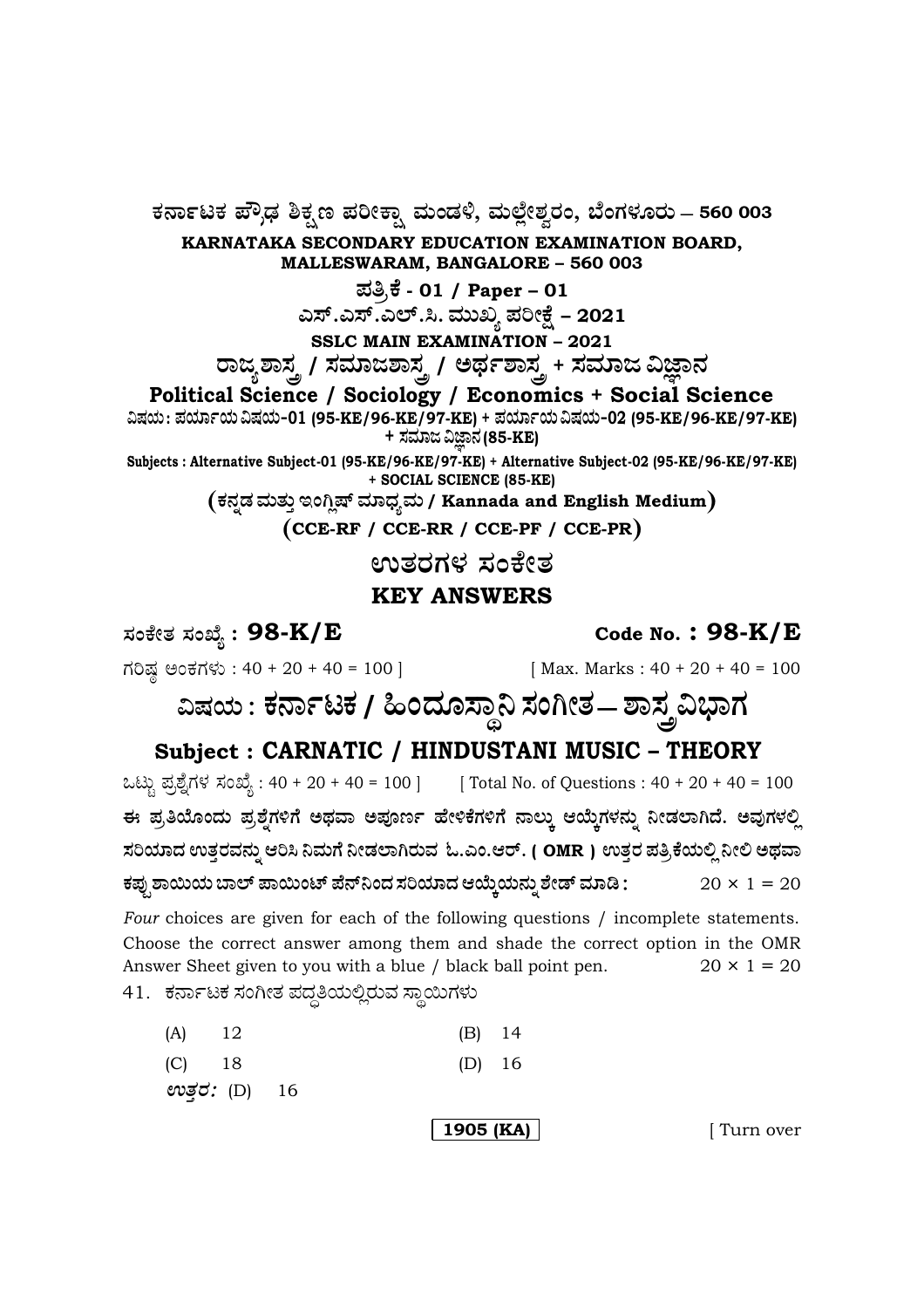## **98-EK (RF/RR/PF/PR)** 2

|           |                      | The Sthayis in Carnatic Music System are         |     |           |     |                        |
|-----------|----------------------|--------------------------------------------------|-----|-----------|-----|------------------------|
| (A)       | 12                   |                                                  |     | (B)       | 14  |                        |
| $(C)$ 18  |                      |                                                  |     | $(D)$ 16  |     |                        |
|           | <i>Ans.</i> : (D) 16 |                                                  |     |           |     |                        |
|           |                      | 42.   ಧ್ರುತದ ಚಿಹ್ನೆಯನ್ನು ಸೂಚಿಸುವುದು              |     |           |     |                        |
| (A)       | 'I'                  |                                                  | (B) |           | 'U' |                        |
| $(C)$ '-' |                      |                                                  |     | $(D)$ 'O' |     |                        |
|           | ಉತ್ತರ: (D) 'O'       |                                                  |     |           |     |                        |
|           |                      | The indicator of Druta is                        |     |           |     |                        |
| (A)       | 'I'                  |                                                  | (B) |           | 'U' |                        |
| $(C)$ '-' |                      |                                                  |     | $(D)$ 'O' |     |                        |
|           | Ans.: $(D)$ 'O'      |                                                  |     |           |     |                        |
|           |                      | 43.   ಘನರಾಗ ಪಂಚರತ್ನ ಕೃತಿಗಳನ್ನು ರಚಿಸಿದವರು         |     |           |     |                        |
|           |                      | (A) = ಮುತ್ತುಸ್ವಾಮಿ ದೀಕ್ಷಿತರು                     |     |           |     | (B) ಶ್ಯಾಮಾಶಾಸ್ತ್ರಿಗಳು  |
|           | (C) ತ್ಯಾಗರಾಜರು       |                                                  |     |           |     | (D) ಮುತ್ತಯ್ಯ ಭಾಗವತರು   |
|           |                      | <i>ಉತ್ತರ:</i> (C) ತ್ಯಾಗರಾಜರು                     |     |           |     |                        |
|           |                      | The composer of Ghanaraga Pancharathna Kritis is |     |           |     |                        |
| (A)       |                      | Muttuswamy Dikshitar                             |     |           |     | (B) Shyama Shastri     |
|           | (C) Thyagaraja       |                                                  |     |           |     | (D) Muttiah Bhagavatar |
|           |                      | <i>Ans.</i> : (C) Thyagaraja                     |     |           |     |                        |
|           |                      | 44. ಒಂದು ಸಂಪೂರ್ಣ ಆವರ್ತವನ್ನು ಸೂಚಿಸುವ ರೀತಿ         |     |           |     |                        |
|           |                      | (A) ಒಂದು ಉದ್ದನೆಯ ಗೆರೆ                            |     |           | (B) | ಅಡ್ಷಗೆರೆ               |
|           |                      | (C) ಎರಡು ಉದ್ದನೆಯ ಗೆರೆಗಳು                         |     |           |     | (D) ಯಾವುದೂ ಅಲ್ಲ        |
|           |                      | <i>ಉತ್ತರ:</i> (C) ಎರಡು ಉದ್ದನೆಯ ಗೆರೆಗಳು           |     |           |     |                        |
|           |                      | The method of showing a complete Avarta is       |     |           |     |                        |
| (A)       |                      | one vertical bar                                 |     | (B)       |     | horizontal bar         |
|           |                      | (C) two vertical bars                            |     | (D)       |     | none                   |
|           |                      | Ans.: (C) two vertical bars                      |     |           |     |                        |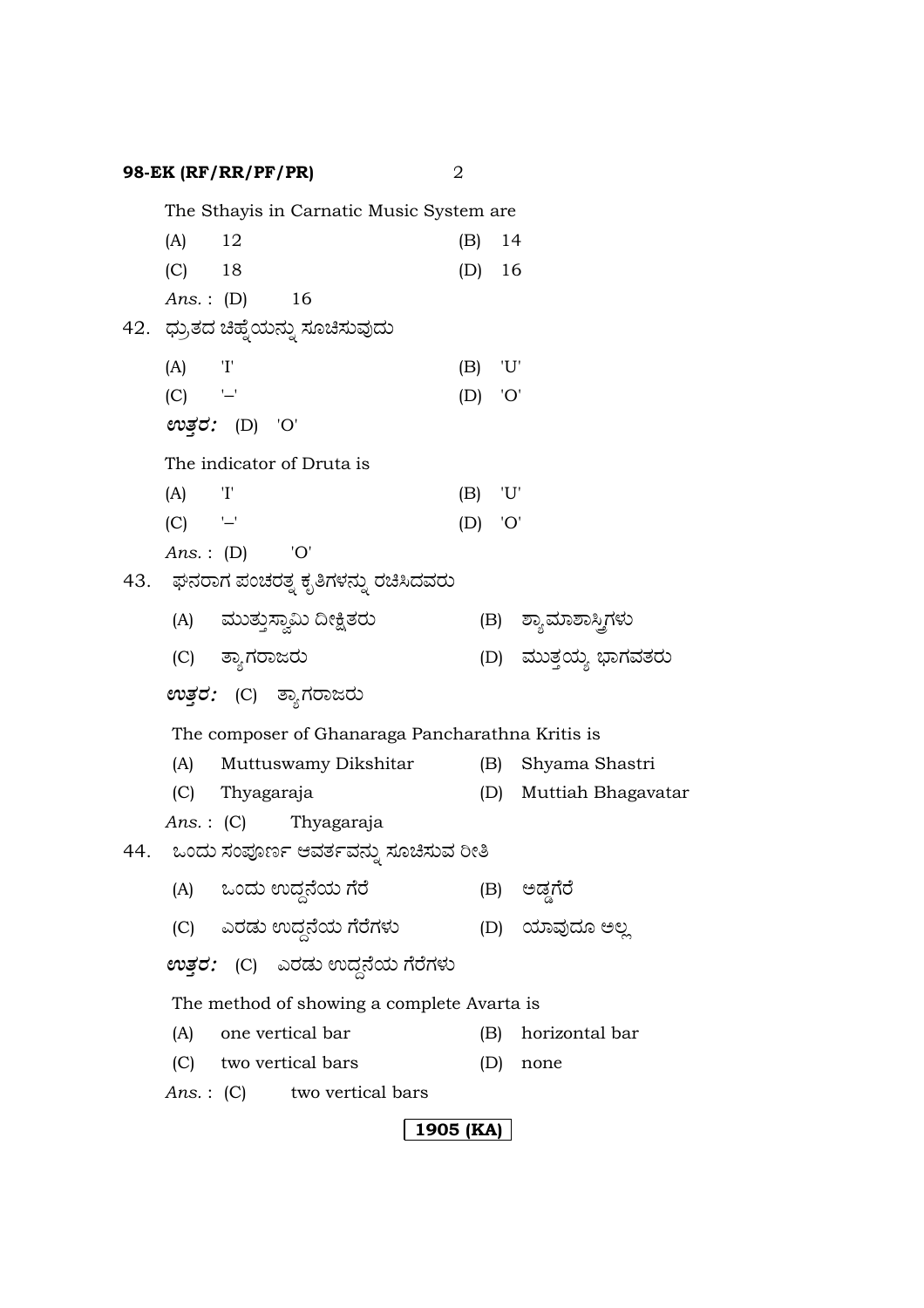45. ಕೆಳಗಿನವುಗಳಲ್ಲಿ ತತ ವಾದ್ಯ

- (A) ಕೊಳಲು (B) ವೀಣೆ
- (C) ÍÜíS (D) ñÜŸÆ

 $ev$ ತರ: (B) ವೀಣೆ

The Tata instrument (string instrument) in the below mentioned is

- (A) Flute (B) Veena (C) Conch (Shankh) (D) Tabla
- *Ans.* : (B) Veena
- 46. ಪಾಶ್ಚಾತ್ಯ ಸಂಗೀತವನ್ನು ಪರಿಚಯಿಸಿದವರು
	- (A) ñÝÂWÜÃÝgÃÜá (B) ÍÝÂÊÜÞÍÝÔŒWÜÙÜá
	- (C) ÊÜááñÜá¤ÓÝÌËá ©àüñÜÃÜá (D) ÊÜááñܤ¿á »ÝWÜÊÜñÜÃÜá
	- *ಉತ್ತರ:* (C) ಮುತ್ತುಸ್ವಾಮಿ ದೀಕ್ಷಿತರು

The one who introduced western music is

| (A) | Thyagaraja                             | (B) | Shyama Shastri     |
|-----|----------------------------------------|-----|--------------------|
|     | (C) Muttuswamy Dikshitar               | (D) | Muttiah Bhagavatar |
|     | <i>Ans.</i> : (C) Muttuswamy Dikshitar |     |                    |
|     | 47. ಘನವಾದ್ಯಕ್ಕೆ ಉದಾಹರಣೆ                |     |                    |
|     | (A) ಮೋರ್ಚಿಂಗ್                          | (B) | ಪಿಟೀಲು             |
|     | (C) ಶಂಖ                                | (D) | ತಬಲ                |
|     | <i>ಉತ್ತರ:</i> (A) ಮೋರ್ಚಿಂಗ್            |     |                    |
|     | An example for Ghana instrument is     |     |                    |
|     | $\sqrt{11}$ $\sqrt{11}$                |     |                    |

- - (A) Morching (B) Violin
	- (C) Conch (Shankh) (D) Tabla
	- *Ans.* : (A) Morching

### **1905 (KA)** [ Turn over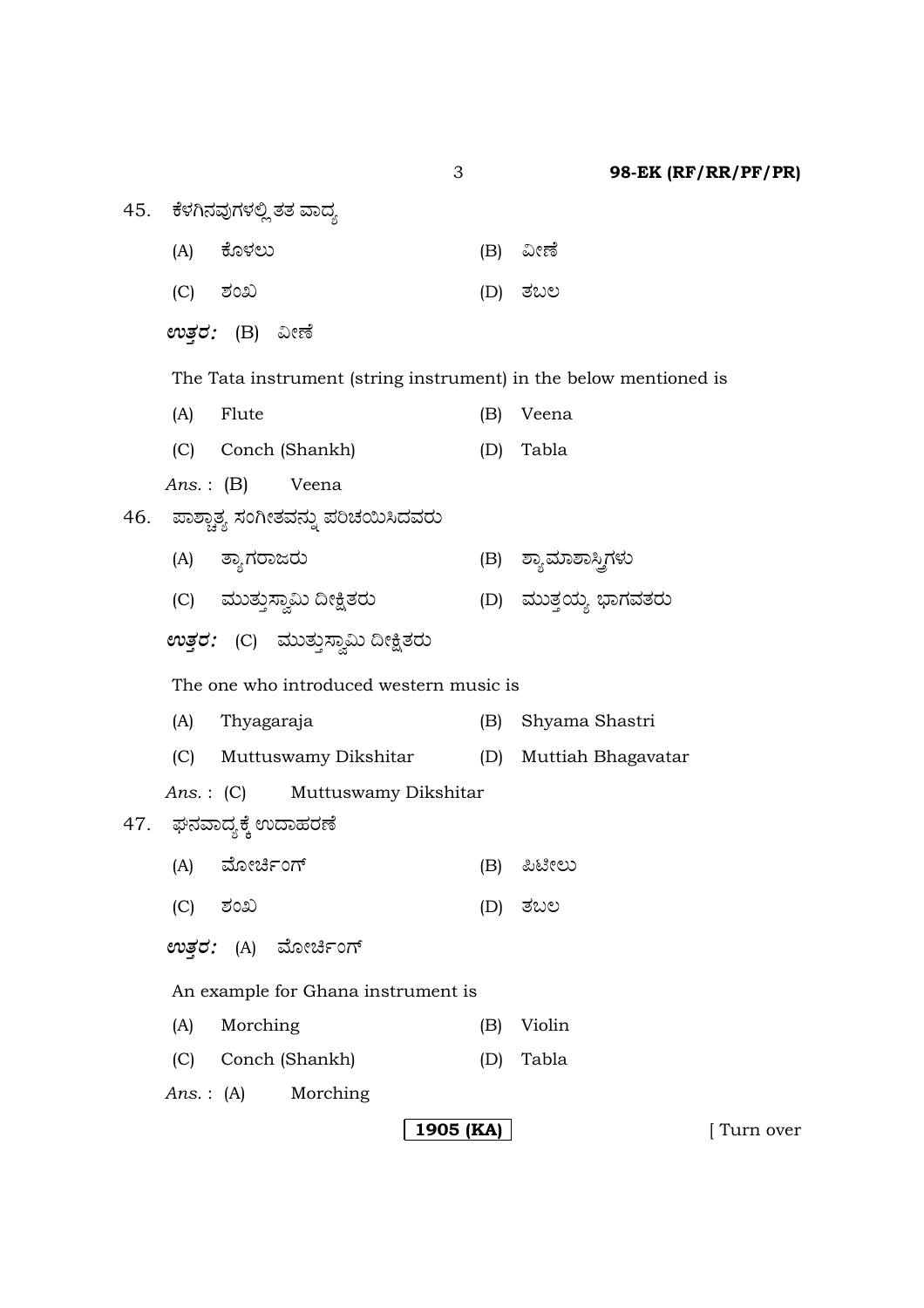**98-EK (RF/RR/PF/PR)** 4

|                                                          |                   | 48. ಕೆಳಗಿನ ರಾಗಗಳಲ್ಲಿ ಜನಕರಾಗ                              |     |                   |  |
|----------------------------------------------------------|-------------------|----------------------------------------------------------|-----|-------------------|--|
|                                                          | (A) ಮೇಚ ಕಲ್ಯಾಣಿ   |                                                          |     | (B) ಮಲಹರಿ         |  |
|                                                          | (C) ಮೋಹನ          |                                                          |     | (D) ಬಿಲಹರಿ        |  |
|                                                          |                   | <i>ಉತ್ತರ:</i> (A) ಮೇಚಕಲ್ಯಾಣಿ                             |     |                   |  |
|                                                          |                   | Janaka raga among the below mentioned is                 |     |                   |  |
|                                                          | (A) Mecha kalyani |                                                          |     | (B) Malahari      |  |
|                                                          | (C) Mohana        |                                                          |     | (D) Bilahari      |  |
|                                                          |                   | Ans.: (A) Mecha kalyani                                  |     |                   |  |
|                                                          |                   | 49.     ಇವುಗಳಲ್ಲಿ ನೀರಿನಿಂದ ನಾದೋತ್ಪತ್ತಿಯಾಗುವ ವಾದ್ಯ        |     |                   |  |
|                                                          | (A) ಮೋರ್ಚಿಂಗ್     |                                                          |     | (B) ತಾಳ           |  |
|                                                          | (C) ಜಲತರಂಗ್       |                                                          |     | (D) ಕೊಳಲು         |  |
|                                                          |                   | <i>ಉತ್ತರ:</i> (C) ಜಲತರಂಗ್                                |     |                   |  |
|                                                          |                   | The instrument that produces sound (Nada) using water is |     |                   |  |
|                                                          | (A) Morching      |                                                          | (B) | Tala              |  |
|                                                          | (C) Jalatharang   |                                                          |     | (D) Flute         |  |
|                                                          |                   | Ans.: (C) Jalatharang                                    |     |                   |  |
|                                                          |                   | 50. – ಸ್ವರಗಳ ಕೆಳಗೆ ಚುಕ್ಕೆಗಳನ್ನು ಸೂಚಿಸುವ ಸ್ಥಾಯಿ           |     |                   |  |
|                                                          | (A) ತಾರಸ್ಥಾಯಿ     |                                                          |     | (B) ಅತಿ ತಾರಸ್ಥಾಯಿ |  |
|                                                          | (C) ಮಧ್ಯಸ್ಥಾಯಿ    |                                                          |     | (D) ಮಂದ್ರಸ್ಥಾಯಿ   |  |
|                                                          |                   | <i>ಉತ್ತರ:</i> (D) ಮಂದ್ರಸ್ಥಾಯಿ                            |     |                   |  |
| The Sthayi indicated by keeping dots under the Swaras is |                   |                                                          |     |                   |  |
| (A)                                                      | Thara sthayi      |                                                          | (B) | Ati Thara Sthayi  |  |
| (C)                                                      |                   | Madhya Sthayi                                            | (D) | Mandhra Sthayi    |  |
| Ans. :                                                   | (D)               | Mandhra Sthayi                                           |     |                   |  |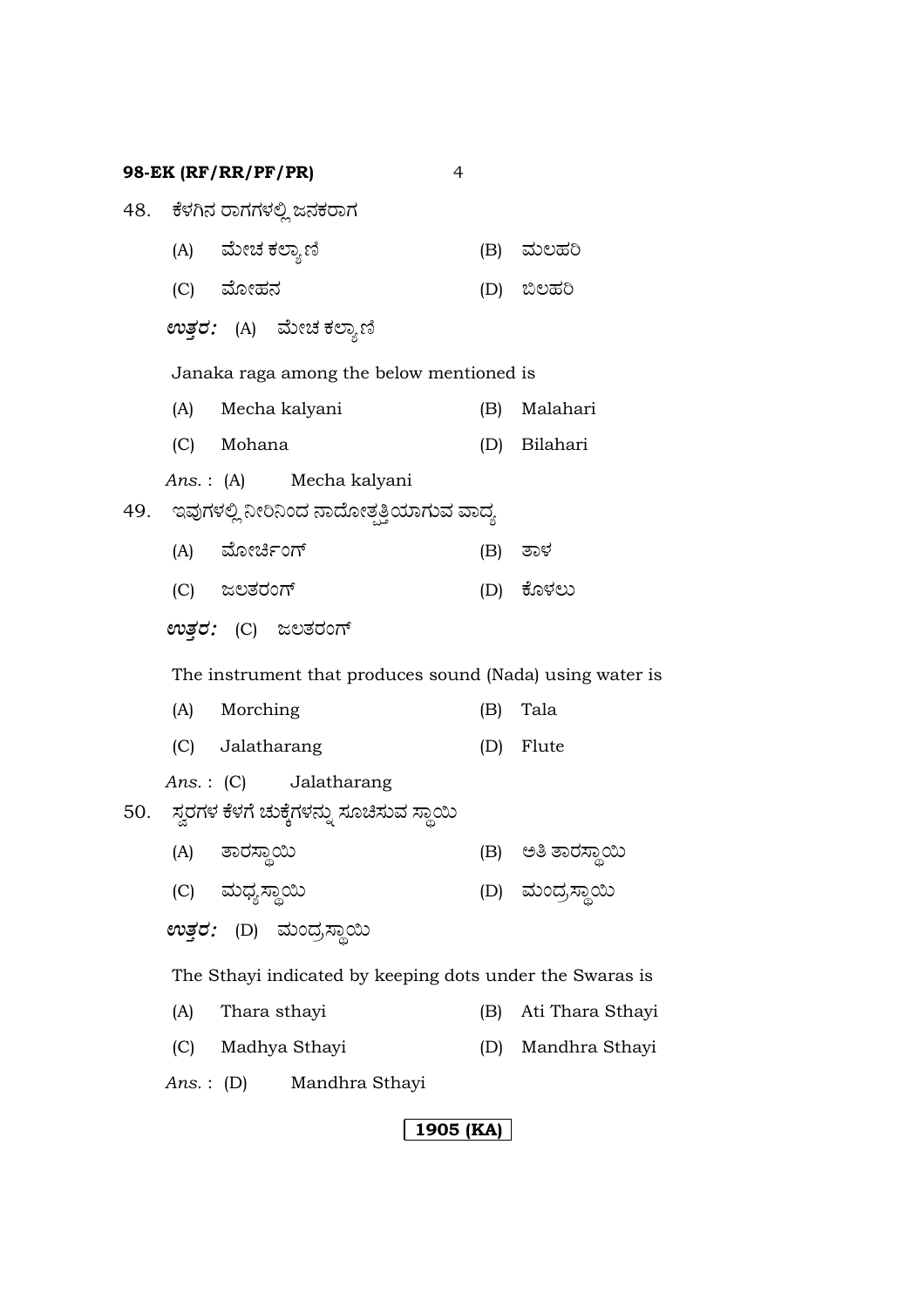5 **98-EK (RF/RR/PF/PR)**

51. ಕರ್ನಾಟಕ ಸಂಗೀತ ಪದ್ಧತಿಯ ಹಿಂದೋಳ ರಾಗಕ್ಕೆ ಹಿಂದೂಸ್ಥಾನಿ ಸಂಗೀತ ಪದ್ಧತಿಯ ರಾಗದ ಹೆಸರು (A) »Üã±… (B) ÊÜÞÇ…Pè®…Õ (C) ¹ÇÝÊÜÇ… (D) »æçÃÜÊ… *ಉತ್ತರ:* (B) ಮಾಲ್**ಕೌನ್** For Hindola raga of Carnatic Music, the name in Hindustani Music is (A) Bhoop (B) Malkouns (C) Bilaval (D) Bhairav *Ans.* : (B) Malkouns 52. ಬಳಕೆಯಲ್ಲಿಲ್ಲದ ದೇವಗಾನ ಸಂಗೀತ (A) ¨æàÎà ÓÜíXàñÜ (B) ˨æàÎ ÓÜíXàñÜ (C) ÊÜÞWÜì ÓÜíXàñÜ (D) ÓÜíXàñÜ *ಉತ್ತರ:* (C) ಮಾರ್ಗ ಸಂಗೀತ The Devagana music not in use is (A) Desi music (B) Western music (C) Marga music (D) Music *Ans.* : (C) Marga music 53. ಮುತ್ತಯ್ಯ ಭಾಗವತರ ಕೃತಿಗಳ ಅಂಕಿತ (A) ಗುರುಗುಹ (B) ಹರಿಕೇಶ (C) B©PæàÍÜÊÜ (D) aæ®Ü°PæàÍÜÊÜ  $ev$ ತರ: (B) ಹರಿಕೇಶ The Penname of Muttiah Bhagavatar's compositions is (A) Guruguha (B) Harikesha (C) Adikeshava (D) Chennakeshava *Ans.* : (B) Harikesha

**1905 (KA)**  $\vert$  [ Turn over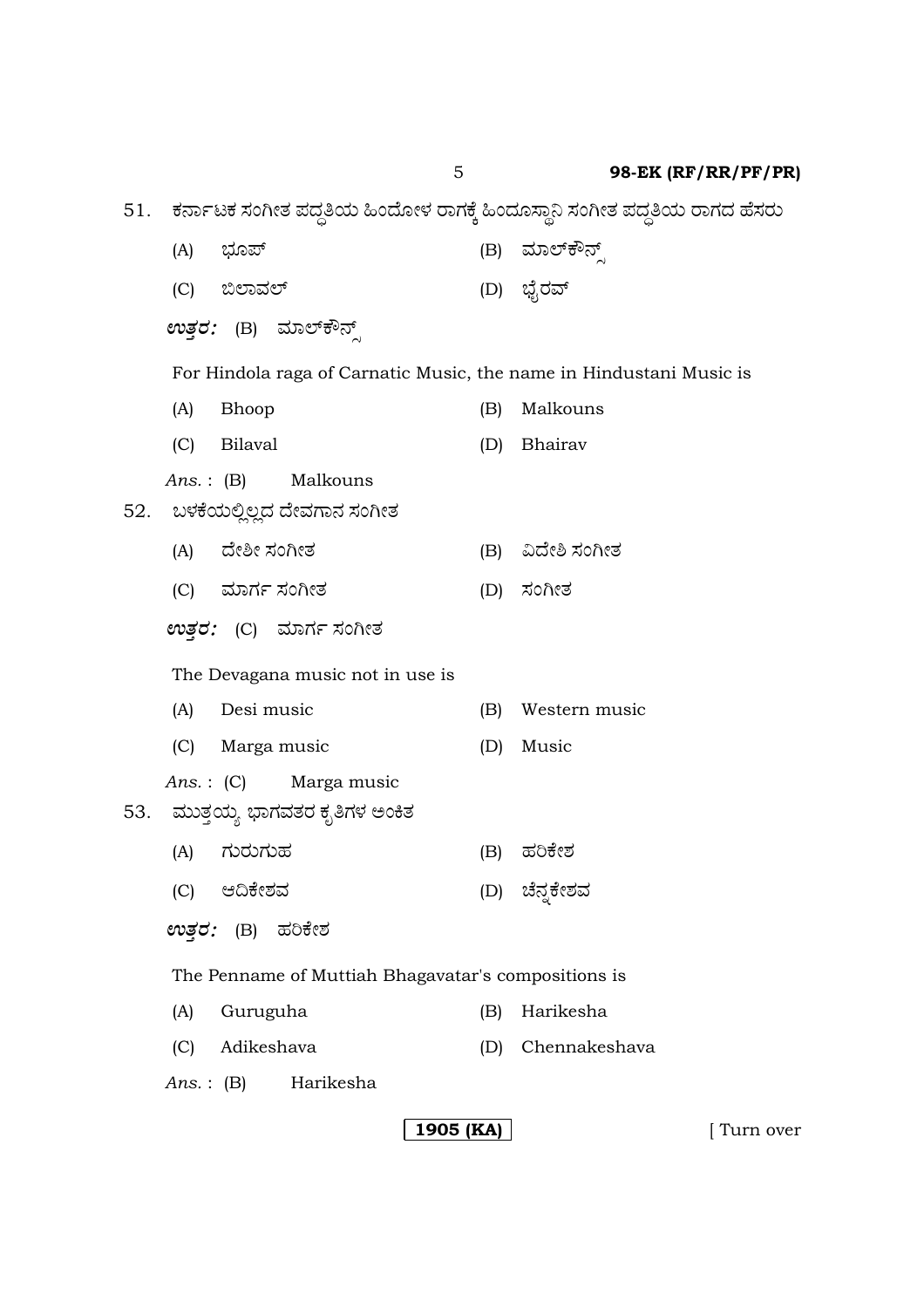**98-EK (RF/RR/PF/PR)** 6 54. ಮಿಶ್ರಜಾತಿ ತಾಳಕ್ಕೆ ಬರುವ ಒಟ್ಟು ಅಕ್ಷರಗಳು (A) ಮೂರು (B) ಏಳು (C) BÃÜá (D) I¨Üá  $\mathfrak{w}$ *ತ್ತ*: (B) ಏಳು The total number of Aksharas in Mishra Jati Tala is (A) Three (B) Seven (C) Six (D) Five *Ans.* : (B) Seven 55. ಬಂಗಾರು ಕಾಮಾಕ್ಷಿಯ ಆರಾಧಕರು (A) ÎÅà ±ÜâÃÜí¨ÜÃܨÝÓÜÃÜá (B) ÎÅà ÊÜááñÜá¤ÓÝÌËá ©àüñÜÃÜá (C) ÎÅà ÍÝÂÊÜÞÍÝÔŒWÜÙÜá (D) ÎÅà ñÝÂWÜÃÝgÃÜá  $\pmb{\textit{evg}}$ ರ: (C) ಶ್ರೀ ಶ್ಯಾಮಾಶಾಸ್ತ್ರಿಗಳು The worshipper of Bangaaru Kamakshi was (A) Shri Purandaradasaru (B) Shri Muttuswamy Dikshitar (C) Shri Shyama Shastri (D) Shri Thyagaraja *Ans.* : (C) Shri Shyama Shastri 56. ಪಾಶ್ಚಾತ್ಯ ಸಂಗೀತದಿಂದ ಅಳವಡಿಸಿಕೊಂಡಿರುವ ಸುಷಿರವಾದ್ಯ (ಗಾಳಿವಾದ್ಯ) (A) PæãÙÜÆá (B) PÝÉÄÁãà®æp… (C) ®Ý¨ÜÓÜÌÃÜ (D) ¸Ý®ÜáÕÄ  $ev$ ತ್ತರ: (B) ಕ್ಲಾರಿಯೋನೆಟ್ The Sushira instrument (wind instrument) adopted from Western music is (A) Flute (B) Clarionet (C) Nadaswara (D) Bansuri *Ans.* : (B) Clarionet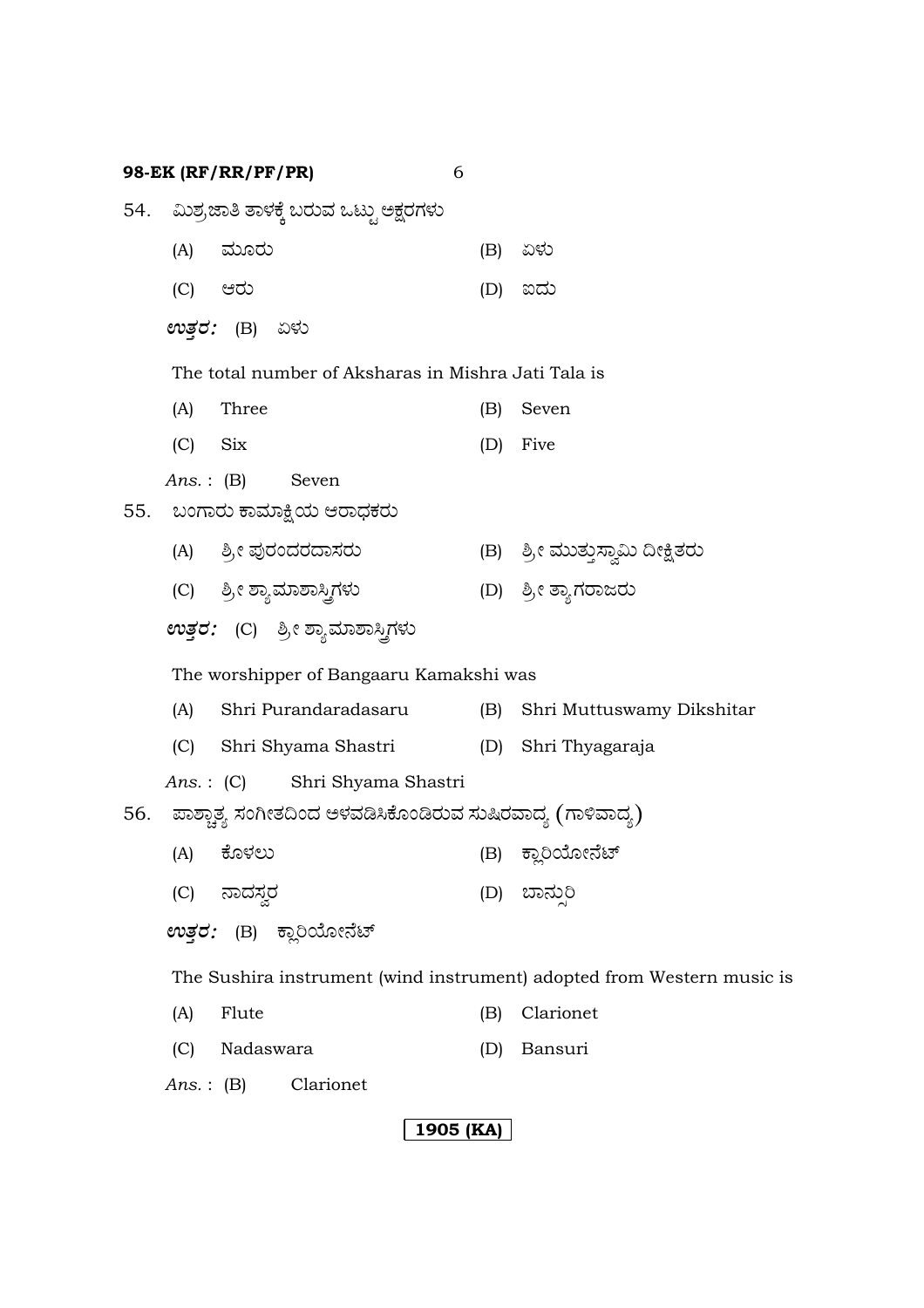(A) ÃÜã±ÜPÜñÝÙÜ (B) ÊÜásÜÂñÝÙÜ

(C) HPÜñÝÙÜ (D) «ÜáÅÊÜñÝÙÜ

 $ev$ ತರ: (D) ಧ್ರುವತಾಳ

57. 14 ಅಕ್ಷರಗಳು ಬರುವ ತಾಳ

The tala that has 14 Aksharas is

- (A) Roopaka tala (B) Matya tala
- (C) Ekatala (D) Dhruva tala
- *Ans.* : (D) Dhruva tala

58. ಎರಡೂ ಸಂಗೀತ ಪದ್ಧತಿಗಳಲ್ಲಿ ಪ್ರಧಾನ ವಾದ್ಯವಾಗಿ ಹಾಗೂ ಪಕ್ಕವಾದ್ಯವಾಗಿ ರೂಢಿಸಿಕೊಂಡಿರುವ ವಾದ್ಯ

| (A) ತಂಬೂರಿ | (B) ಪಿಟೀಲು |
|------------|------------|
| (C) ಕೊಳಲು  | (D) ತಬಲ    |

 $ev$ ತ್ತರ: (B) ಪಿಟೀಲು

The instrument that is used as both main instrument and accompanying instrument in both systems of music is

|     | (A) | Tambura                                     | (B) | Violin           |
|-----|-----|---------------------------------------------|-----|------------------|
|     | (C) | Flute                                       | (D) | Tabla            |
| 59. |     | $Ans.: (B)$ Violin<br>ವಚನಗಳನ್ನು ರಚಿಸಿರುವವರು |     |                  |
|     | (A) | ಹರಿದಾಸರು                                    | (B) | ತ್ರಿಮೂರ್ತಿಗಳು    |
|     | (C) | ವಚನಕಾರರು                                    |     | (D) ವಾಗ್ತೇಯಕಾರರು |
|     |     | <i>ಉತ್ತರ:</i> (C) ವಚನಕಾರರು                  |     |                  |
|     |     | The composers of Vachanas are.              |     |                  |
|     | (A) | Haridasas                                   | (B) | Trinity          |
|     | (C) | Vachanakaras                                | (D) | Vaggeyakaras     |
|     |     | Ans.: (C) Vachanakaras                      |     |                  |

**1905 (KA)** [ Turn over